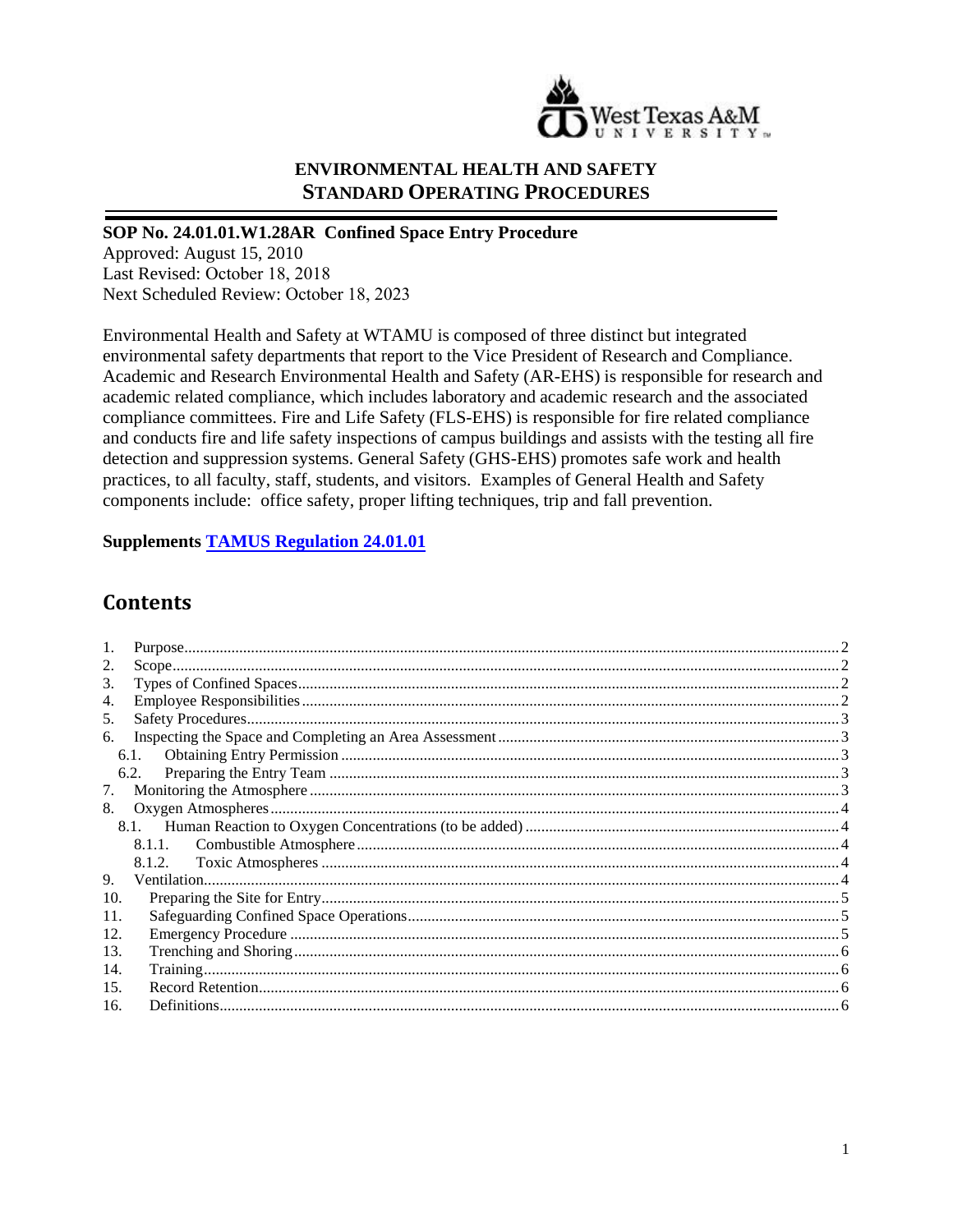### <span id="page-1-0"></span>**1. Purpose**

This procedure is provided to inform WTAMU departments on procedures necessary to meet safety requirements for entry into a confined space. This procedure sets forth recommended minimum requirements that must be followed to maximize the safety of all workers entering such spaces, against known or potential hazards.

## <span id="page-1-1"></span>**2. Scope**

Affected departments of WTAMU are expected to establish and follow Confined Space Entry Procedures. All faculty, staff, students, and visitors are expected to follow the Confined Space Entry Procedures.

## <span id="page-1-2"></span>**3. Types of Confined Spaces**

A confined space is any enclosed area with the following characteristics.

- $\triangleright$  Limited means of entry or exit.
- $\triangleright$  Structure that is not designed for extended human occupation.
- $\triangleright$  Atmosphere that is actually or potentially hazardous.
- $\triangleright$  Potential for other hazards.

Because confined spaces offer limited means of entry or exit and may contain hazards, employees must comply with 29 CFR 1910.146 and the WTAMU Confined Space Entry Procedure when working in these areas. The Confined Space Entry Procedure is available from the Environmental Health & Safety Office. If you have any questions about confined spaces, contact the Environmental Health & Safety Office.

Most confined spaces are actually or potentially hazardous. These confined spaces require work permits because they have one or more of the following.

- $\triangleright$  Hazardous atmosphere or the potential to contain hazardous atmosphere.
- $\triangleright$  Materials that could engulf workers.
- $\triangleright$  Internal structure or contents that could trap or asphyxiate employees.
- $\triangleright$  Other recognizable hazards.

Examples of confined spaces include the following:

- Manholes
- $\triangleright$  Crawl spaces
- > Tunnels
- $\triangleright$  Tanks
- $\triangleright$  Trenches

#### <span id="page-1-3"></span>**4. Employee Responsibilities**

All employees and contractors must follow the guidelines in the WTAMU Confined Space Entry Procedure and other required programs to ensure safe entry into confined spaces. In addition, departments and supervisors are responsible for the following.

- $\triangleright$  Selecting a person to authorize entry.
- $\triangleright$  Authorizing entrants and attendants, as appropriate.
- $\triangleright$  Providing atmospheric monitoring equipment, personal protective equipment, and other necessary equipment.
- $\triangleright$  Training the people who authorize entry and the people who enter and attend confined spaces.

#### The Environmental Health & Safety Office is responsible for the following.

- $\triangleright$  Assisting with identifying confined spaces, as necessary.
- $\triangleright$  Assisting with training employees, as appropriate.
- Monitoring program compliance.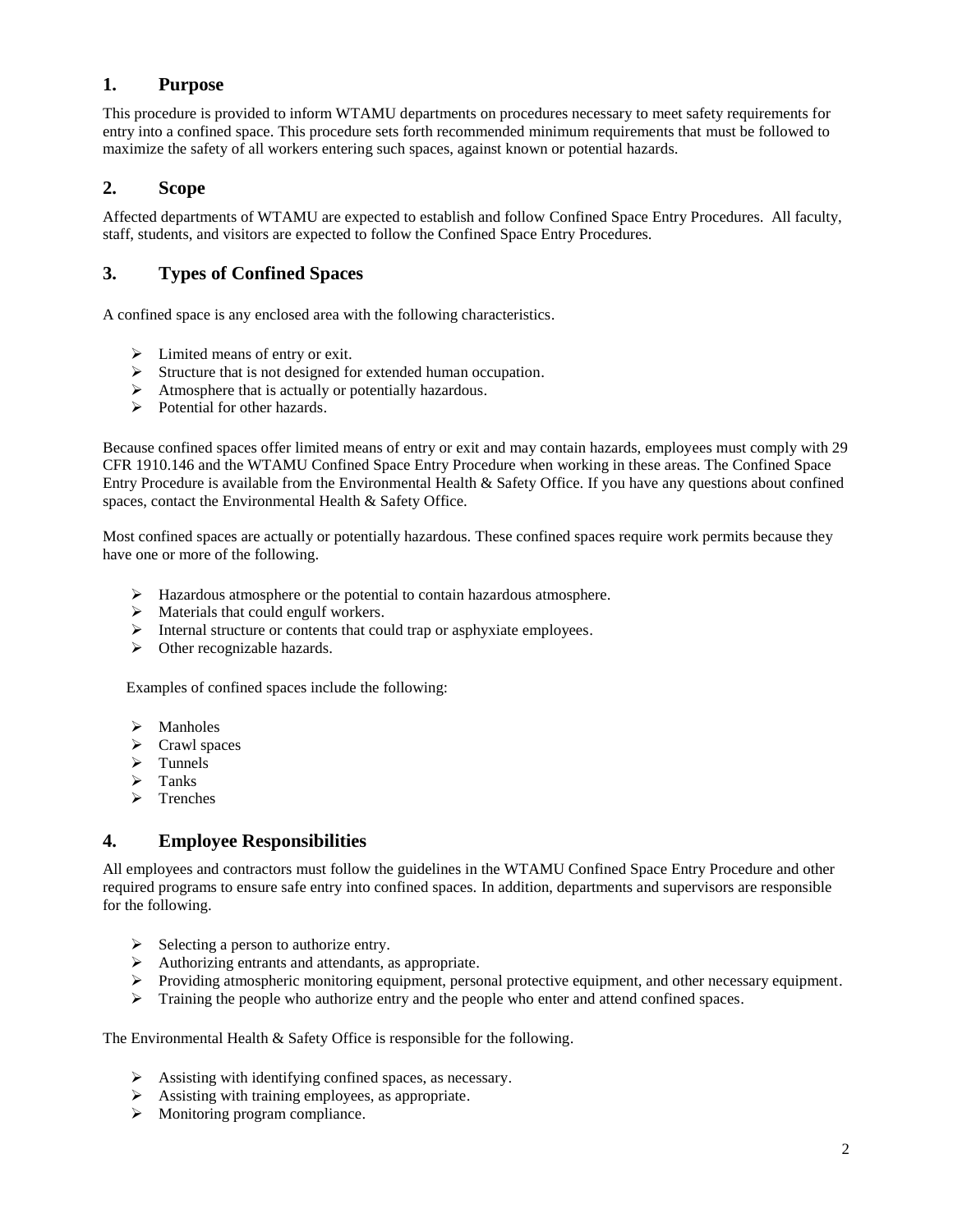## <span id="page-2-0"></span>**5. Safety Procedures**

The following sections cover proper procedures and guidelines for safely working within confined spaces.

*NOTE: Electrical manholes and other confined spaces with high voltage electrical hazards are covered by 29 CFR 1910.269. Please refer to the code for more information.*

#### <span id="page-2-1"></span>**6. Inspecting the Space and Completing an Area Assessment**

Before entering a confined space, evaluate the area and make a complete assessment of the area. To complete the assessment of the area, determine the following information.

- $\triangleright$  Identity and location of the confined space.
- $\triangleright$  Purpose for entering the area.
- $\triangleright$  Known and potential hazards.
- $\triangleright$  Required isolation methods (e.g., lockout/tagout).
- $\triangleright$  Environmental conditions of the confined space.
- $\triangleright$  Atmospheric readings to verify that acceptable environmental conditions are met and maintained.
- $\triangleright$  Rescue services, procedures, and equipment that may be necessary in case of an emergency.
- $\triangleright$  Communication procedures to be used.
- $\triangleright$  Personal protective equipment to be used.
- $\triangleright$  Any additional information relating to the specific circumstances of the confined space.
- Names of the following:
	- o Person authorizing entry
	- o Supervisor
	- o Authorized entrants
	- o Authorized attendants

**IMPORTANT:** If you intend to perform hotwork within the confined space, you must note this in the area assessment.

#### <span id="page-2-2"></span>6.1. Obtaining Entry Permission

Employees must notify the person who authorizes entry before working in confined spaces. The person who authorizes entry refers to any records on file and identifies the actual or potential hazards of the area in question. If no file exists for the specific space, a new one is developed. The person who authorizes entry then reviews and approves the entry form as appropriate. A copy of the area assessment is filed for future reference.

#### <span id="page-2-3"></span>6.2. Preparing the Entry Team

Before entering a confined space, all employees involved with the entry must attend a preparation meeting. The agenda for this meeting includes the following.

- $\triangleright$  Discussion of actual and potential hazards.
- Review of emergency procedures including rescue and evacuation.
- $\triangleright$  Completion of the area assessment by all team members to acknowledge their understanding of the hazards involved with the confined space.
- $\triangleright$  Issuance of personal protective equipment.
- Discussion of site location and other essential information.

#### <span id="page-2-4"></span>**7. Monitoring the Atmosphere**

Due to poor ventilation and physical structure, the atmosphere in confined spaces may be actually or potentially hazardous. Atmospheric hazards include the following.

- $\triangleright$  Oxygen-deficient or oxygen-enriched atmospheres.
- $\triangleright$  Combustible atmospheres.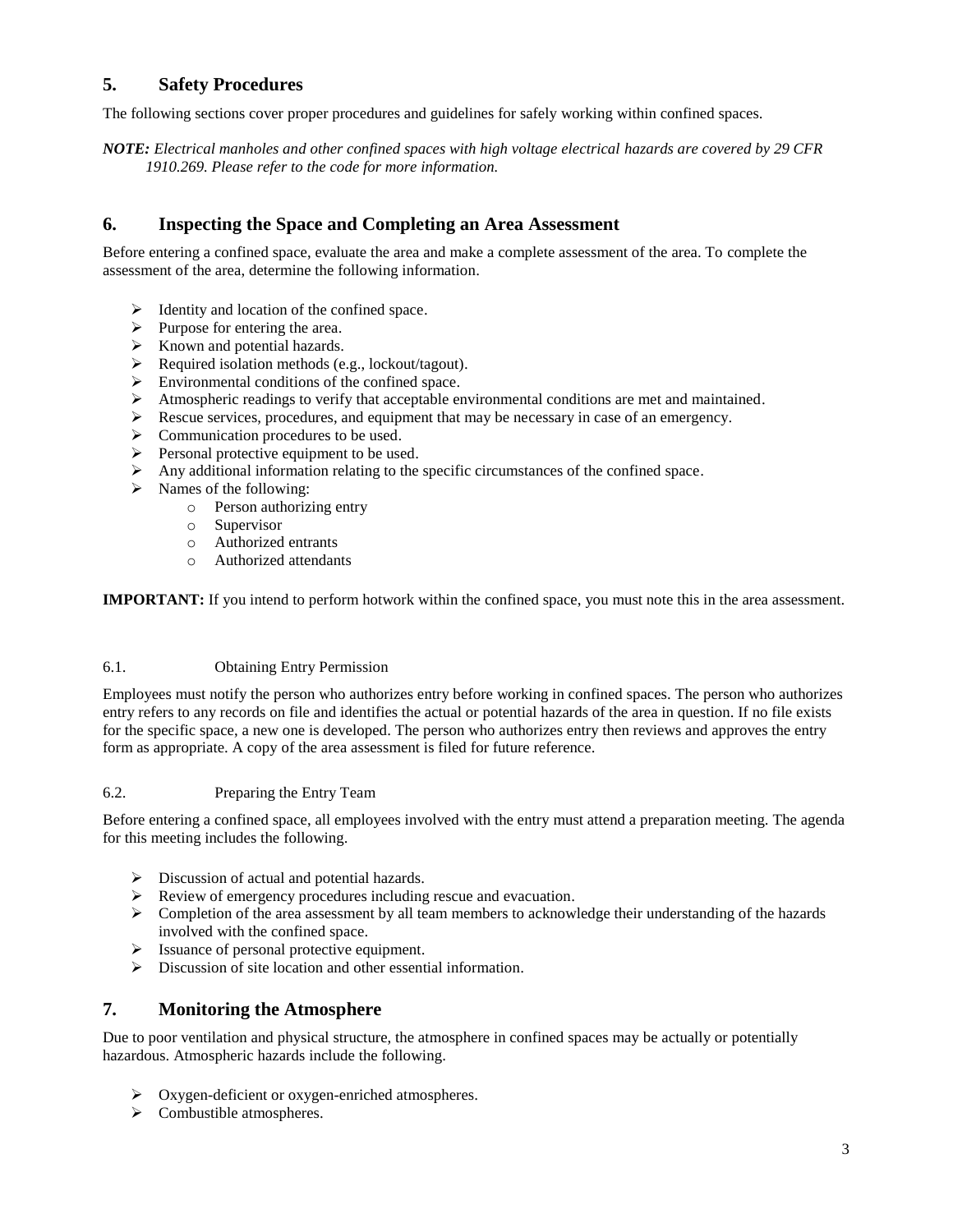- $\triangleright$  Toxic atmospheres.
- $\triangleright$  Any other atmosphere that is immediately dangerous to life or health.

Employees trained in atmospheric monitoring will test several points in a confined space for the following.

- $\triangleright$  Oxygen content.
- $\triangleright$  Combustible atmosphere.
- $\triangleright$  Potential toxic contaminants.

### <span id="page-3-0"></span>**8. Oxygen Atmospheres**

Oxygen-enriched atmospheres are more than 23.5% oxygen; oxygen-deficient atmospheres are less than 19.5% oxygen. Certain chemical or biological reactions may reduce oxygen over time, but employee operations, such as cutting or welding, may reduce oxygen content very quickly. Oxygen levels must be tested regularly, whenever hotwork is performed within a confined space..

<span id="page-3-1"></span>8.1. Human Reaction to Oxygen Concentrations (to be added)

#### <span id="page-3-2"></span>8.1.1. Combustible Atmosphere

Combustible atmospheres have enough oxygen and flammable vapor, gas, or dust to ignite and support a fire or explosion if exposed to flames, sparks, or heat. Oxygen-enriched atmospheres and hazardous atmospheres in excess of their lower flammable limits are extremely combustible and dangerous.

<span id="page-3-3"></span>8.1.2. Toxic Atmospheres

Toxic atmospheres can cause injury, illness, or death. Safety concerns include inhalation and skin exposure. If the identity of the toxic atmosphere is known, check all appropriate Safety Data Sheets (SDSs) formally known as Material Safety Data Sheets (MSDS) for threshold limit values and recommended personal protective equipment. If the identity of the toxic atmosphere is not known, use maximum PPE (i.e., SCBA).

#### <span id="page-3-4"></span>**9. Ventilation**

Ventilation controls the atmospheric hazards of a confined space by replacing unsafe air with clean, breathable air. There are several methods for ventilating a confined space. The method and equipment used depend on the following factors.

- $\triangleright$  Size of the confined space.
- > Atmosphere.
- $\triangleright$  Source of the makeup air.

For most confined spaces, fans or other air-moving equipment can provide adequate ventilation. Two common types of mechanical ventilation include local exhaust ventilation and general ventilation.

Local exhaust ventilation captures contaminants at their point of origin and removes them. This type of ventilation method is ideal for flammable and toxic materials produced at a single point (e.g., hotwork and work involving cleaning solvents). When using this type of ventilation system, keep the exhaust intake close to your work. Do not use this type of ventilation system for contaminants that are widely dispersed or for confined spaces that make ventilation difficult. Instead, use general ventilation.

General ventilation flushes the atmosphere by supplying and exhausting large volumes of air. Because this system does not reduce the amount of contaminants released, it is not recommended for highly toxic atmospheres. General ventilation is ideal for providing oxygen and controlling low concentrations of materials that are not highly toxic. When using this type of ventilation system during hotwork, monitor the atmosphere continuously and wear a SCBA, as necessary.

*IMPORTANT: Ventilation alone cannot reduce some atmospheric hazards to safe levels. Use atmospheric testing to confirm whether the ventilation system has been successful.*

Follow these guidelines for ventilating confined spaces.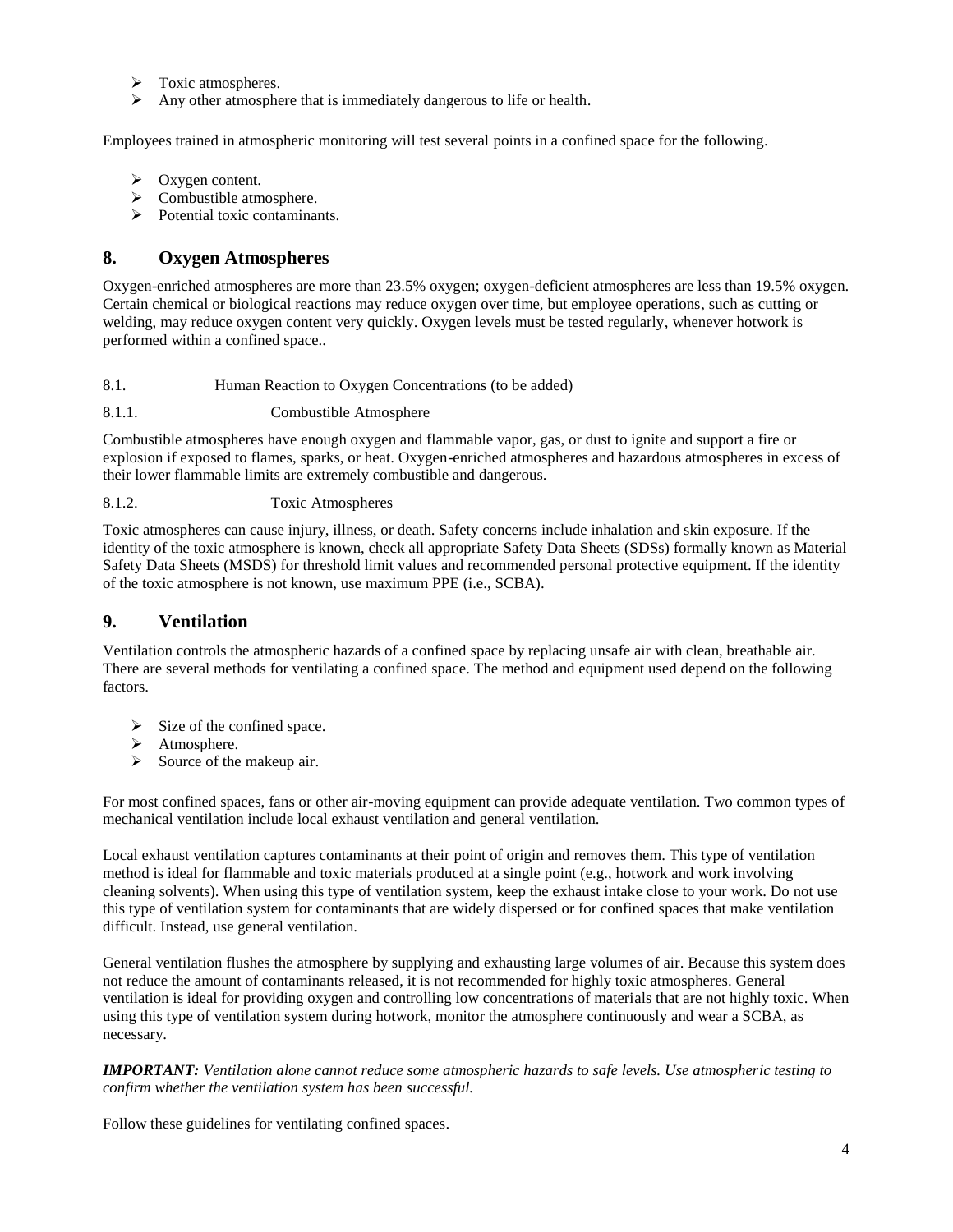- $\triangleright$  Begin ventilation in time to assure that the space is safe before entry.
- $\triangleright$  Test the atmosphere before entry to confirm that the ventilation system is working properly and that the space is safe.
- $\triangleright$  Continue ventilation as long as the space is occupied or at least until the oxygen levels and hazardous concentrations are within safe limits.
- $\triangleright$  If work inside the space can make the air unsafe (e.g., hotwork, painting, using solvents, sandblasting, etc.) continue ventilation as long as the work is in progress.

## <span id="page-4-0"></span>**10. Preparing the Site for Entry**

Employees must complete the following steps to prepare confined spaces for entry.

- $\triangleright$  Isolate the confined space entry site from the surrounding area using guards and barriers (including signs, rope, or tape).
- $\triangleright$  Drain, clean, ventilate, and/or purge the confined space, as necessary, to prevent flammable, toxic, and corrosive hazards.
- $\triangleright$  Isolate all electrical, mechanical, and pneumatic energy sources as outlined in the WTAMU Lockout/Tagout Hazardous Energy Procedure 24.01.01.W1.24AR section of this manual.
- $\triangleright$  Ensure that all workers are wearing appropriate personal protective equipment and that all persons wearing respirators have been properly trained in their usage.
- $\triangleright$  Provide continuous ventilation, as necessary.
- $\triangleright$  Ensure that non-sparking tools and explosion proof equipment are used when working in a potentially combustible atmosphere.
- $\triangleright$  Position gas cylinders for cutting or burning outside the confined space.
- $\triangleright$  Ensure that a standby SCBA is available.
- $\triangleright$  Obtain personal protective equipment, including lifelines, winches, and harnesses, as required. Ensure that the equipment has been inspected as scheduled.
- $\triangleright$  Take precautions to ensure against engulfment hazards, such as water, dirt, grain, etc.

#### <span id="page-4-1"></span>**11. Safeguarding Confined Space Operations**

Life support safety is critical during confined space operations. The following items are requirements for safeguarding confined spaces.

- $\triangleright$  Employees must wear appropriate personal protective equipment at all times.
- $\triangleright$  Employees must use harnesses, lifelines, and/or winches, as appropriate.

The Authorized Safety Attendant is specifically responsible for the following.

- $\triangleright$  Keeping a log of all authorized entrants working within the confined space.
- $\triangleright$  Maintaining constant verbal contact with the authorized entrants within a confined space.
- $\triangleright$  Taking necessary precautions and measures to prevent unauthorized persons from entering a confined space.
- $\triangleright$  Initiating evacuation procedures whenever conditions within or outside the confined space pose a new hazard.

All employees must evacuate a confined space when one or more of the following conditions occur.

- Authorized Safety Attendant orders evacuation.
- Automatic atmospheric alarm sounds.
- $\triangleright$  Authorized entrants believe they are in danger.

#### <span id="page-4-2"></span>**12. Emergency Procedure**

If a worker is unable to evacuate the confined space during an emergency, the Authorized Safety Attendant will contact rescue personnel by radio or other means. The Authorized Safety Attendant and other workers outside the confined space should attempt to hoist the worker out of the confined space using a lifeline.

*IMPORTANT: Under no circumstances should unauthorized employees enter a confined space during an emergency.*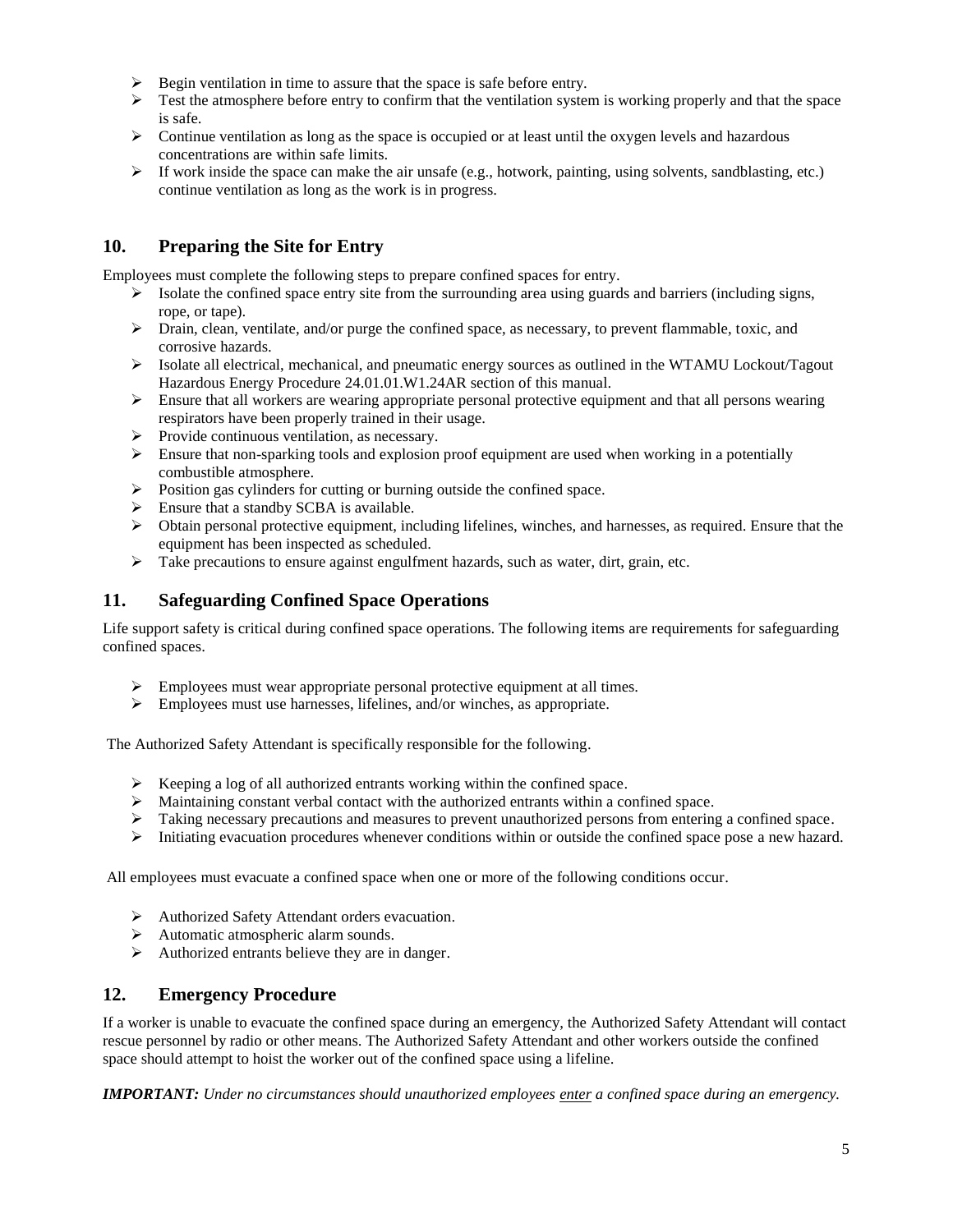## <span id="page-5-0"></span>**13. Trenching and Shoring**

Some operations, such as trenching, result in confined spaces. Shoring systems are necessary to protect these spaces and reduce the chance for cave-ins.

A trench is a narrow excavation below the ground. Trenches are typically deeper than they are wide; however, the width of a trench is less than 15 feet.

A shoring system consists of a structure that supports the sides of an excavation and is designed to prevent cave-ins. Employees must follow all the requirements associated with confined spaces when working within trenches.

### <span id="page-5-1"></span>**14. Training**

West Texas A & M University Environmental Health and Safety will follow the Texas A & M University System Policy [33.05.02 Required Employee Training.](http://policies.tamus.edu/33-05-02.pdf) Staff and faculty whose required training is delinquent more than 90 days will have their access to the Internet terminated until all trainings are completed. Only Blackboard and Single Sign-on will be accessible. Internet access will be restored once training has been completed. Student workers whose required training is delinquent more than 90 days will need to be terminated by their manager through Student Employment.

#### <span id="page-5-2"></span>**15. Record Retention**

No official state records may be destroyed without permission from the Texas State Library as outlined i[n Texas](http://www.statutes.legis.state.tx.us/?link=GV)  [Government Code, Section 441.187](http://www.statutes.legis.state.tx.us/?link=GV) and [13 Texas Administrative Code, Title 13, Part 1, Chapter 6, Subchapter A, Rule](http://info.sos.state.tx.us/pls/pub/readtac$ext.TacPage?sl=R&app=9&p_dir=&p_rloc=&p_tloc=&p_ploc=&pg=1&p_tac=&ti=13&pt=1&ch=6&rl=7U)  [6.7.](http://info.sos.state.tx.us/pls/pub/readtac$ext.TacPage?sl=R&app=9&p_dir=&p_rloc=&p_tloc=&p_ploc=&pg=1&p_tac=&ti=13&pt=1&ch=6&rl=7U) The Texas State Library certifies Agency retention schedules as a means of granting permission to destroy official state records.

West Texas A & M University Records Retention Schedule is certified by the Texas State Library and Archives Commission. West Texas A & M University Environmental Health and Safety will follow [Texas A & M University](http://www.wtamu.edu/webres/File/Risk%20Management/System-Records-Retention-Schedule-Dec2012.pdf)  [Records Retention Schedule](http://www.wtamu.edu/webres/File/Risk%20Management/System-Records-Retention-Schedule-Dec2012.pdf) as stated in the Standard Operating Procedure [61.99.01.W0.01 Records Management.](http://www.wtamu.edu/webres/File/Risk%20Management/61.99.01.W0.01_PROCEDURE_Records%20Management_FINAL%20SIGNED.pdf) All official state records (paper, microform, electronic, or any other media) must be retained for the minimum period designated.

#### <span id="page-5-3"></span>**16. Definitions**

*Authorized Attendant:* Properly trained worker who is positioned outside a confined space. This person monitors the entrants within a confined space and the external surroundings.

*Authorized Entrants:* Properly trained workers with the authorization to enter confined spaces.

*Confined Space***:** Any enclosed space with limited means of entry or egress, which is not designed for continuous occupation.

*Entry***:** Physical act of entering a confined space. An entry occurs when a worker's face breaks the plane of the confined space opening.

*Hazardous Atmosphere***:** Atmosphere that is oxygen-enriched, oxygen-deficient, combustible, toxic, or otherwise immediately dangerous to life or health.

*Hotwork***:** Operations that could provide a source of ignition, such as riveting, welding, cutting, burning, or heating.

*Person Authorizing Entry:* Worker who is properly trained in administrative, technical, and managerial aspects of confined space entry. This person authorizes entry and has the authority to terminate entry when conditions become unfavorable.